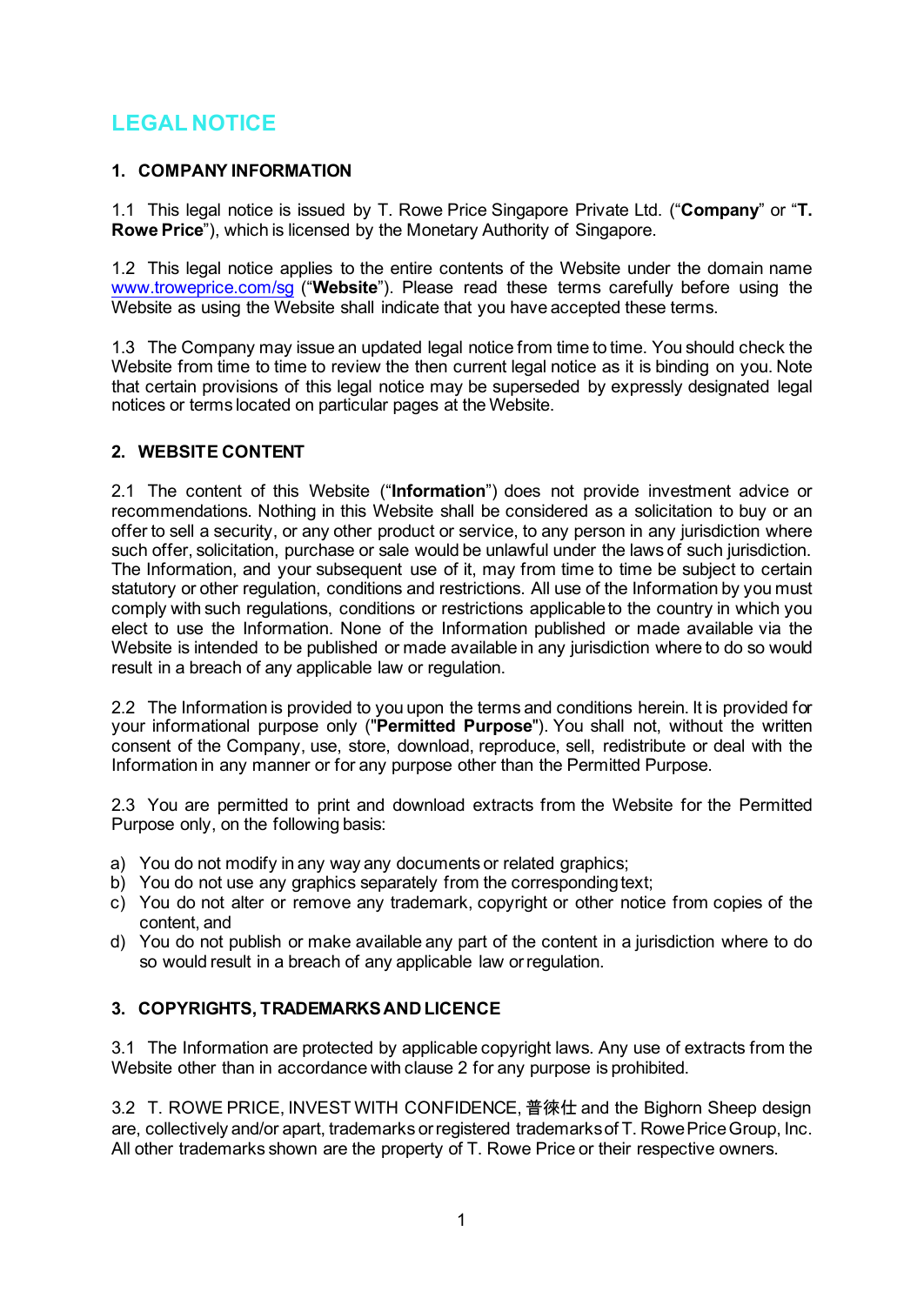3.3. Nothing on this Website should be considered as granting any licence or right under any trade mark of T. Rowe Price or any third party, nor should you attempt to use, copy, adapt or attempt to register any similar trademarks to any trademarks or logos appearing on the Website or in the information herein.

3.4 Any rights not expressly granted in this legal notice are reserved. Subject to clause 2.2, no part of the Website may be reproduced or stored in any other website or included in any public or private electronic retrieval system or service without the Company's prior written permission.

3.5 If you breach any of the terms in this legal notice, your permission to use the Website automatically terminates and you must immediately destroy any downloaded or printed extracts from the Website.

# **4. VIRUSES**

4.1 T. Rowe Price does not guarantee that the Website will be secure or free from bugs or viruses.

4.2 You are responsible for configuring your information technology, computer programs and platform to access the Website. You should use your own virus protection software.

4.3 You must not misuse the Website by knowingly introducing viruses, trojans, worms, logic bombs or other material that is malicious or technologically harmful. You must not attempt to gain unauthorized access to the Website, the server on which the Website is stored or any server, computer or database connected to the Website. You must not attack the Website via a denial-of-service attack or a distributed denial-of service attack. By breaching this provision, you may commit a criminal act. T. Rowe Price will report any such breach to the relevant law enforcement authorities and T. Rowe Price will co-operate with those authorities by disclosing your identity to them. In the event of such a breach, your right to use the Website will cease immediately.

# **5. ACCEPTABLE USE**

- 5.1 You may use the Website only for lawful purposes. You may not use the Website:
- a) in any way that breaches any applicable local, national or international, state or federal law or regulation;
- b) in any way that is unlawful or fraudulent, or has any unlawful or fraudulent purpose or effect;
- c) for the purpose of harming or attempting to harm minors in any way;
- d) to transmit, or procure the sending of, any unsolicited or unauthorized advertising or promotional material or any other form of similar solicitation (spam);
- e) to knowingly transmit any data, send or upload any material that contains viruses, Trojan horses, worms, time-bombs, keystroke loggers, spyware, adware or any other harmful programs or similar computer code designed to adversely affect the operation of any computer software or hardware.
- 5.2 You also agree:
- a) not to reproduce, duplicate, copy or re-sell any part of the Website in contravention of the provisions of these terms of use;
- b) not to use any script or crawler to access the Website without our prior permission, nor to unduly burden the servers by technical means or otherwise;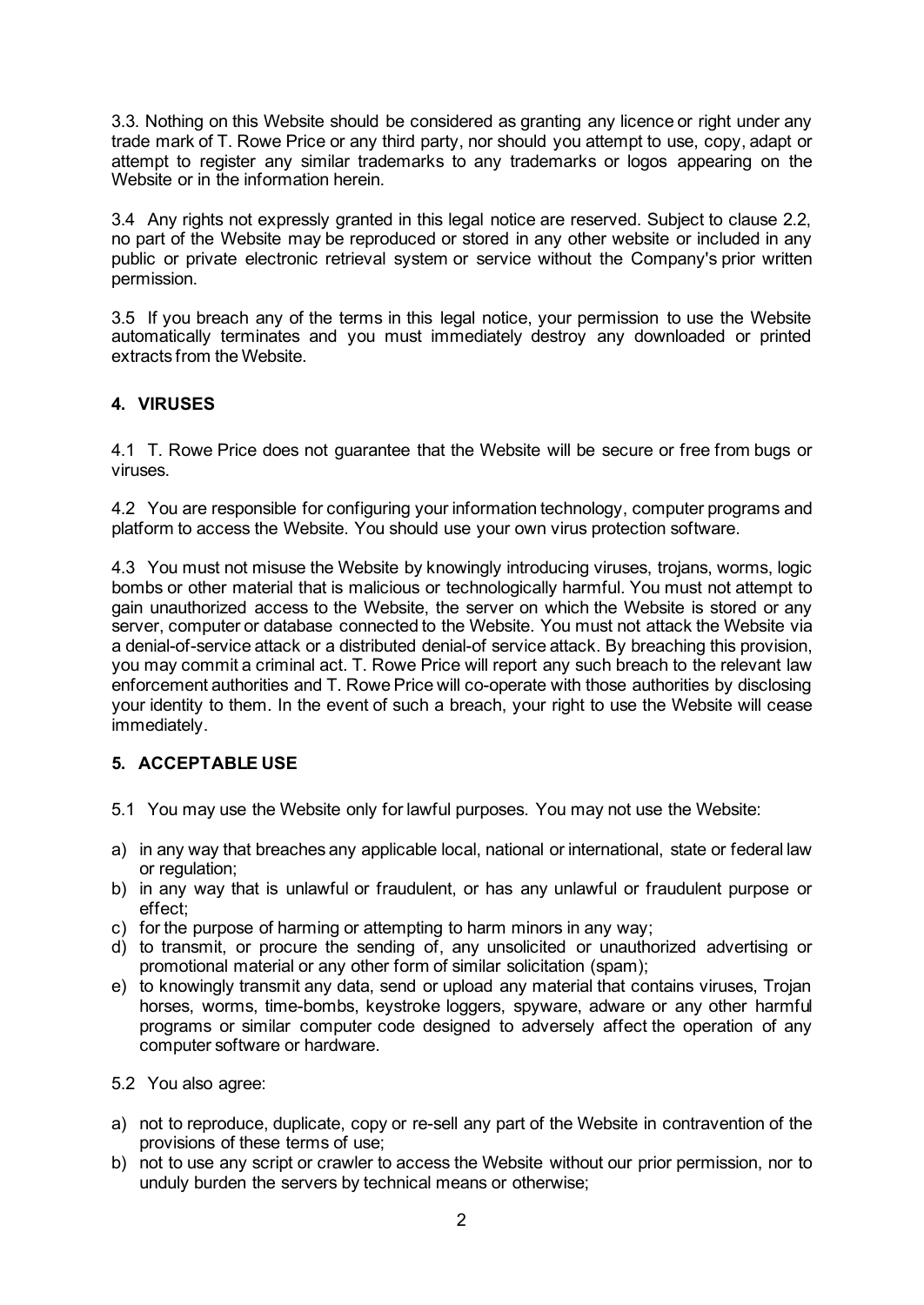- c) not to not to access without authority, interfere with, damage, disrupt, or attempt to decompile or reverse-engineer:
	- o any part of the Website;
	- $\circ$  any equipment or network on which the Website is stored;
	- o any software used in the provision of the Website; or
	- o any equipment or network or software owned or used by any third party.

### **6. LINKS**

6.1 Where the Website contains links to other sites and resources provided by third parties, these links are provided for your information only. Such links should not be interpreted as approval by T. Rowe Price of those linked websites or information you may obtain from them. T. Rowe Price has no control over the contents of those sites or resources.

6.2 You may link to the home page of the Website, provided you do so in a way that is fair and legal and does not damage the reputation of T. Rowe Price or take advantage of it. You must not establish a link in such a way as to suggest any form of association, approval or endorsement on the part of T. Rowe Price where none exists. You must not establish a link to the Website in any website that is not owned by you. The Website must not be framed on any other site, nor may you create a link to any part of the Website other than the home page.

### **7. DISCLAIMER**

7.1 The Company endeavours to make every attempt to provide accurate and timely Information on the Website. While the Company believes that the Information is accurate as of the date of publication, and where a particular page is dated, the Information on such page is believed to be accurate as of that date, the Information (including any information available through any site to which you may link through the Website) is provided "as is", without any conditions, warranties or other terms of any kind. Accordingly, to the maximum extent permitted by law, the Company provides you with the Website on the basis that the Company excludes all representations, warranties, conditions and other express or implied terms.

7.2 Market, price or performance data provided on this Website is for informational purposes only. The value of your investments and any income derived therefrom may go down as well as up, and you may lose your principal. Past performance is not a guide to future performance and the value of securities and any income generated from them might decrease as well as increase. Changes in rates of exchange may also have an adverse effect on the value, price or income of securities. Investors should also be aware of the additional risks associated with investments in emerging markets, high yield securities and smaller companies.

7.3 The Company may make changes to the material on the Website at any time without notice.

7.4 Downloads may not be error free. T. Rowe Price also does not promise that the Information that you may download or copy will be error free. If any defects are detected, we do not promise that they will be corrected.

7.5 T. Rowe Price reserves the right to modify or terminate your access to the Website for any reason, without notice, at any time, and without liability to you.

### **8. LIABILITY**

The Company, any other party (whether or not involved in creating, producing, maintaining or delivering the Website), and any of the Company's group companies and the officers,